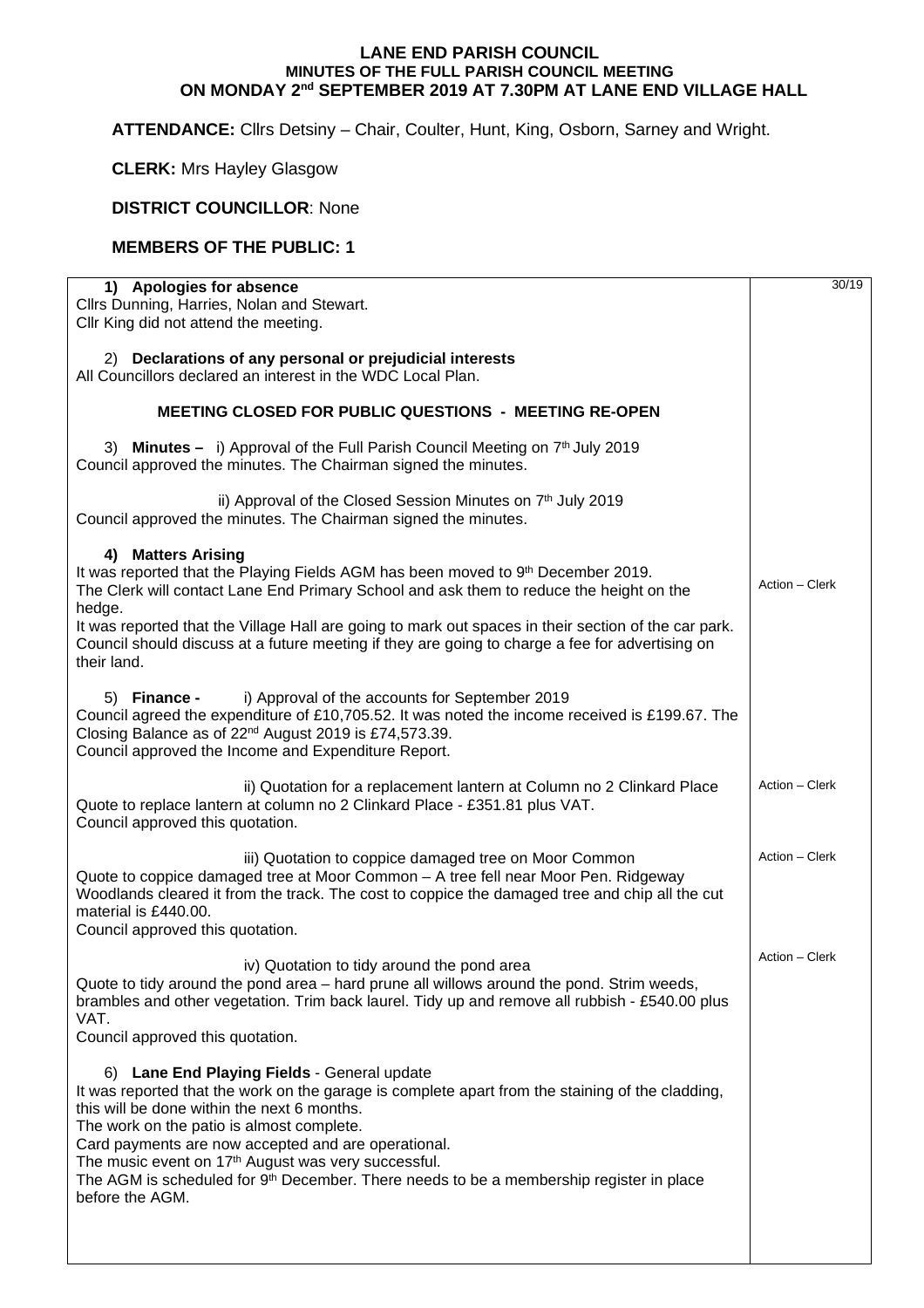| <b>Bus Service</b><br>7)<br>It was reported that a bus service will be provided for a shopping/hospital link between Lane End<br>and Marlow for a 'trial period'. Mondays to Fridays within the current timetable. |                                                                                                  |            |  | 31/19 |
|--------------------------------------------------------------------------------------------------------------------------------------------------------------------------------------------------------------------|--------------------------------------------------------------------------------------------------|------------|--|-------|
| It is hoped that the trial service would indicate the appetite for such a link and usage may<br>indicate a preference of operating days so that any adjustments can be made as necessary in<br>the future.         |                                                                                                  |            |  |       |
|                                                                                                                                                                                                                    | The proposed start of this service will be at the beginning of November.                         |            |  |       |
|                                                                                                                                                                                                                    | The proposed timetable is as follows:                                                            |            |  |       |
|                                                                                                                                                                                                                    | <b>MONDAYS TO FRIDAYS</b>                                                                        |            |  |       |
|                                                                                                                                                                                                                    | Service number:                                                                                  | <b>28M</b> |  |       |
|                                                                                                                                                                                                                    | Lane End, Village Hall                                                                           | 0911       |  |       |
|                                                                                                                                                                                                                    | Lane End, Simmons Way                                                                            | 0912       |  |       |
|                                                                                                                                                                                                                    | Lane End, The Row                                                                                | 0915       |  |       |
|                                                                                                                                                                                                                    | Marlow, Seymour Court Road                                                                       | 0921       |  |       |
|                                                                                                                                                                                                                    | <b>Marlow, Dean Street #</b>                                                                     | 0922       |  |       |
|                                                                                                                                                                                                                    | <b>Marlow, Chapel Street, Foxes</b><br>Piece <sup>*</sup>                                        | 0923       |  |       |
|                                                                                                                                                                                                                    | <b>High Wycombe Bus Station</b>                                                                  | 0944       |  |       |
|                                                                                                                                                                                                                    | <b>MONDAYS TO FRIDAYS</b>                                                                        |            |  |       |
|                                                                                                                                                                                                                    | Service number:                                                                                  | <b>28M</b> |  |       |
|                                                                                                                                                                                                                    | High Wycombe Bus Station,<br>Gate A                                                              | 1245       |  |       |
|                                                                                                                                                                                                                    | <b>Marlow, Chapel Street, Foxes</b><br>Piece*                                                    | 1300       |  |       |
|                                                                                                                                                                                                                    | Marlow, Oxford Road #                                                                            | 1302       |  |       |
|                                                                                                                                                                                                                    | Marlow, Seymour Court Road                                                                       | 1306       |  |       |
|                                                                                                                                                                                                                    | Lane End, Simmons Way                                                                            | 1314       |  |       |
|                                                                                                                                                                                                                    | Lane End, The Row                                                                                | 1317       |  |       |
|                                                                                                                                                                                                                    | # For Marlow town centre<br>* approx. 5 minutes walk to/from<br><b>Marlow Community Hospital</b> |            |  |       |

## 8) **WDC Local Plan Update**

The Local plan was adopted by WDC on 19<sup>th</sup> August. It is however still potentially subject to a legal challenge for a period of up to 6 weeks after adoption. If no legal challenge is forthcoming then the Local Plan comes into force accordingly. The Adopted Local Plan confirms that Chalky Fields is now a site that is allocated for housing.

In accordance with the decision previously taken by Council to sell the site if it was allocated for housing development, it was agreed to now instruct Deriaz Campsie to proceed with arrangements for the disposal of the site. A meeting between members of Council and Deriaz Campsie is scheduled for the end of September.

When the site has been sold it is expected that there will be a large capital receipt available for the Council to spend. The money received from the sale will have to be spent on capital projects however and these are defined as works which are "sustainable" and "long term". Although this definition is broad, the Council may need to seek guidance from its auditors to ascertain if the money can legitimately be spent on specific projects.

Cllr Coulter presented a summary of all of the potential proposals / projects, which had currently been suggested by members of Council. These proposals had been considered by a working group consisting of Cllrs Coulter, Detsiny, Stewart and Harries. The group had reviewed the various proposals submitted and noted that ;

- i) There was fairly strong support for further spending at the playing fields for a variety of things. These included completing the improvements to the Clubhouse, a small potential extension to the Clubhouse, providing Disabled Toilets, a Children's Play Area and possibly a Bowls Green and/or Skateboard Park.
- ii) Investing some funds to improve the main Village Car Park and the Village Ponds featured quite strongly across the proposals made by individual Councillors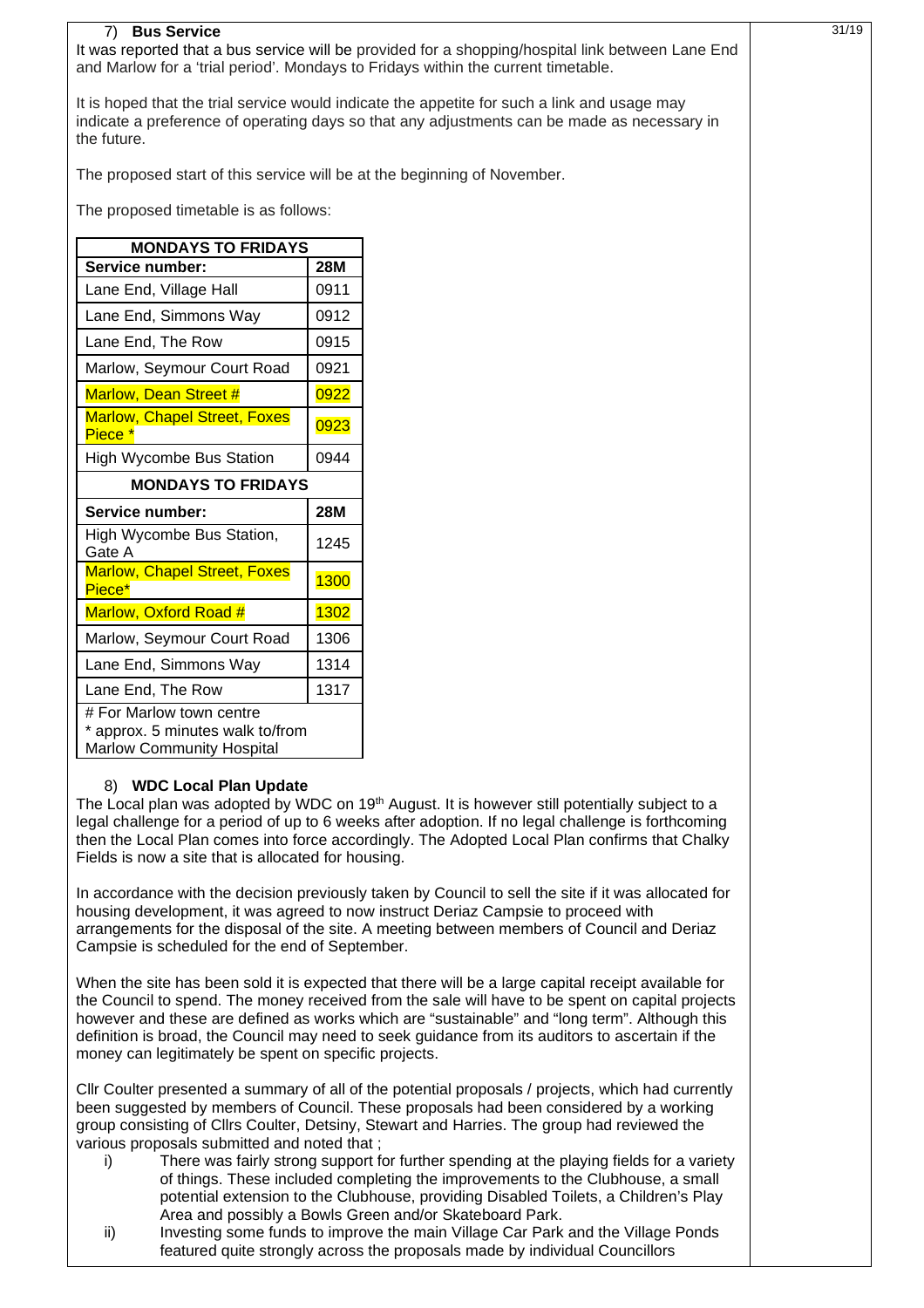| iii)      | There was some support from the proposal to convert all of the Councils' streetlights                                                                                                                                                                                                                                                                                                                                                                                                                                                                                                                                                                     | 32/19                     |
|-----------|-----------------------------------------------------------------------------------------------------------------------------------------------------------------------------------------------------------------------------------------------------------------------------------------------------------------------------------------------------------------------------------------------------------------------------------------------------------------------------------------------------------------------------------------------------------------------------------------------------------------------------------------------------------|---------------------------|
| iv)       | to LED<br>There was also some support for buying additional land to provide further capacity at<br>the Playing Fields to accommodate some of the things we don't currently have room                                                                                                                                                                                                                                                                                                                                                                                                                                                                      |                           |
| V)        | for.<br>There was also support for the notion of a community mini-bus which could also<br>potentially be combined as a school bus.                                                                                                                                                                                                                                                                                                                                                                                                                                                                                                                        |                           |
| vi)       | There was some support for improvements to footways, new pedestrian crossings<br>and traffic calming measures.                                                                                                                                                                                                                                                                                                                                                                                                                                                                                                                                            |                           |
|           | It was noted that this anticipated capital receipt would present the Council with a significant<br>opportunity to undertake expenditure that would make a real difference to the village.                                                                                                                                                                                                                                                                                                                                                                                                                                                                 |                           |
| instance. | The group will meet again to discuss the proposals further and will provide a provisional list of<br>projects to Council to consider and to agree those which it would wish to take forward in the first                                                                                                                                                                                                                                                                                                                                                                                                                                                  |                           |
|           | It was noted that alongside this process a consultation exercise will also be undertaken to gain<br>the views of those living across the Parish.                                                                                                                                                                                                                                                                                                                                                                                                                                                                                                          |                           |
|           | 9) Clerk's report                                                                                                                                                                                                                                                                                                                                                                                                                                                                                                                                                                                                                                         |                           |
| i.        | The Clerk has received further complaints about the Finings Road car park. This site is<br>owned by WDC and therefore there is very little the Parish Council can do. Cllr Detsiny<br>will contact WDC.                                                                                                                                                                                                                                                                                                                                                                                                                                                   | Action - Cllr<br>Detsiny. |
| ii.       | Several people have raised concerns about travellers accessing parks in the local area.<br>The question has been raised if a height barrier should be installed at The Playing<br>Fields. The Clerk will ask Cllr Stewart to look into the cost of this.                                                                                                                                                                                                                                                                                                                                                                                                  | Action - Cllr<br>Stewart. |
| iii.      | There are quite a few empty allotment plots at Sandyfields. Council has paid to have<br>some plots cuts back, however since no one has taken them on the weeds have grown<br>back up. I have written to existing allotment holders to ask if they would like a second<br>plot free of charge for 3 years if they agree to cultivate it but I haven't received many<br>responses. I am getting a few new queries but people tend to opt to wait for a plot at<br>Bunkers or Chalkyfields as these are closer to the village.                                                                                                                               |                           |
|           | One tenant has agreed to take on a second plot and is happy to pay the rent from now if Council<br>agree to have it cleared first. The cost for this is approx. £250. Councillors agreed this.                                                                                                                                                                                                                                                                                                                                                                                                                                                            | Action - Clerk.           |
| iv.       | I have been advised by the External Auditors that everything has been approved. They<br>have made one comment that I put an incorrect digit in last years figure for the fixed<br>assets. I have now given them the correct figure. They will return the audit shortly.                                                                                                                                                                                                                                                                                                                                                                                   |                           |
| v.        | I continue to work with the Solicitor re the easement for property 'Dream Cum Tru' This<br>has nearly been finalised.                                                                                                                                                                                                                                                                                                                                                                                                                                                                                                                                     | Action - Clerk            |
| vi.       | Pete Whipp carried out the work as per the tree inspection. Comments as follows:                                                                                                                                                                                                                                                                                                                                                                                                                                                                                                                                                                          |                           |
|           | There is a tree on the north side of Frieth Road just beyond the last house (and just past<br>item 17 on the map I sent previously) that has suffered wind damage / a snapped branch<br>since I did the inspection. As it is near the road it should be dealt with and I will do so with<br>the rest of the items but may have to make an additional charge to cover the extra labour<br>time involved.                                                                                                                                                                                                                                                   |                           |
|           | One of the neighbours on the North common heard us working and asked me to look at a willow<br>on the common close to his property boundary. Apparently, he had spoken to Katy Dunn about<br>this tree and she was happy for him to have it dealt with at his cost. The tree had snapped high<br>up and the top was blocking the path. Whilst walkers could get by the blockage, they were doing<br>so by walking under the snapped and weakened large stem. I felt I could not leave this tree in<br>this potentially hazardous state so did the minimum necessary to get it down and safe. I will deal<br>with him about any additional costs incurred. |                           |
| vii.      | I received complaints about the overgrown hedges on Church Road. I asked the<br>Conference Centre to cut back their hedges and arrange for Bucklands to do the section<br>at the allotments.                                                                                                                                                                                                                                                                                                                                                                                                                                                              |                           |
| viii.     | The tap at Sandyfield Allotments broke and there was a leak. The tenants were able to<br>repair this.                                                                                                                                                                                                                                                                                                                                                                                                                                                                                                                                                     |                           |
| ix.       | The Police has advised they are looking into re-starting the NAG.                                                                                                                                                                                                                                                                                                                                                                                                                                                                                                                                                                                         |                           |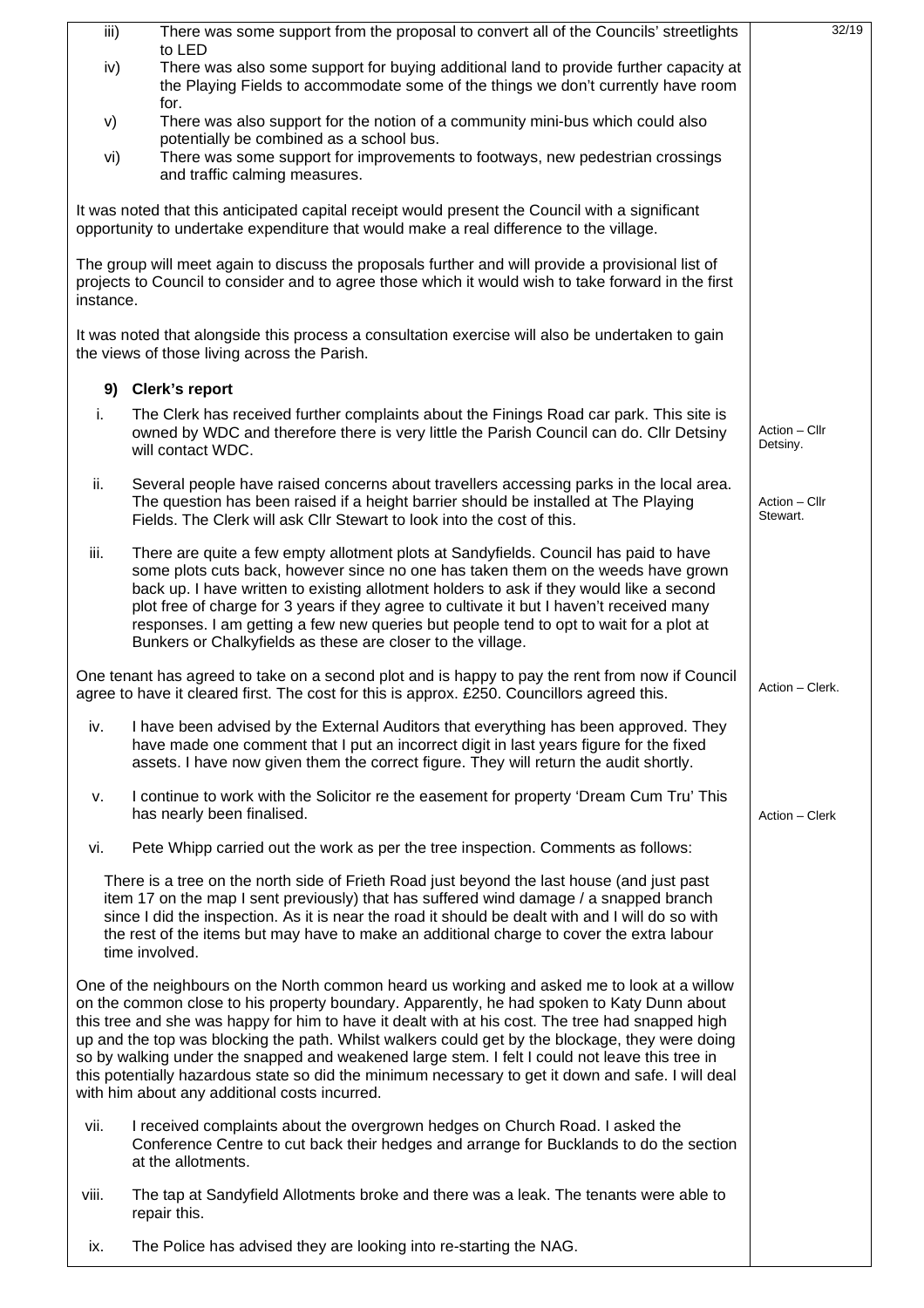| Х.    | LEYCC have contacted me to advise they need a new urinal to be fitted. This work has<br>been completed.                                             |                                                                            |                                                                                                                                                                                                                                                                                                                                                                                                                                                                                            | 33/19 |
|-------|-----------------------------------------------------------------------------------------------------------------------------------------------------|----------------------------------------------------------------------------|--------------------------------------------------------------------------------------------------------------------------------------------------------------------------------------------------------------------------------------------------------------------------------------------------------------------------------------------------------------------------------------------------------------------------------------------------------------------------------------------|-------|
| xi.   | A tree fell across a track at Moor Common. Pete Whip cleared this and coppiced and<br>Action - Clerk<br>chipped the tree.                           |                                                                            |                                                                                                                                                                                                                                                                                                                                                                                                                                                                                            |       |
| xii.  | The Churchyard Warden contacted me to say they will need to have extra mowing this<br>year and provided an estimate. Council finds this acceptable. |                                                                            |                                                                                                                                                                                                                                                                                                                                                                                                                                                                                            |       |
| xiii. | I have been advised that moles are digging holes at the playing fields. I have organised<br>for someone to rectify this issue.                      |                                                                            |                                                                                                                                                                                                                                                                                                                                                                                                                                                                                            |       |
| xiv.  | AED inspections carried out and on-line forms submitted.                                                                                            |                                                                            |                                                                                                                                                                                                                                                                                                                                                                                                                                                                                            |       |
| XV.   |                                                                                                                                                     |                                                                            | I have reported several street lights to TFB / SSE that are not working.                                                                                                                                                                                                                                                                                                                                                                                                                   |       |
| xvi.  |                                                                                                                                                     |                                                                            | Next Meeting - Monday 7 <sup>th</sup> October 2019 - Cadmore End Village Hall.                                                                                                                                                                                                                                                                                                                                                                                                             |       |
|       | Council noted the report.                                                                                                                           |                                                                            | 10) Invitations to Meetings, Correspondence & Reports received                                                                                                                                                                                                                                                                                                                                                                                                                             |       |
| week. |                                                                                                                                                     | 11) Matters raised by Councillors<br>footpath 25 but its not yet complete. | CIIr Hunt chased up the Enforcement Officer re the mobile home and he will attend the site this<br>Cllr Coulter reported that Persimmon Homes has carried out some of the landscaping works on                                                                                                                                                                                                                                                                                             |       |
|       |                                                                                                                                                     | <b>Decisions and Appeals</b>                                               | 12) Planning: To consider new applications and receive Wycombe District Council                                                                                                                                                                                                                                                                                                                                                                                                            |       |
|       | <b>New Applications</b>                                                                                                                             |                                                                            |                                                                                                                                                                                                                                                                                                                                                                                                                                                                                            |       |
|       | 19/06856/FUL                                                                                                                                        | Watercroft<br>Cottage<br>Watercroft Lane<br>Cadmore End                    | Householder application for construction of detached pool<br>house and loggia (part retrospective)<br>No objection                                                                                                                                                                                                                                                                                                                                                                         |       |
|       | 19/06775/FUL                                                                                                                                        | Yew Cottage<br>Park Lane Lane<br>End                                       | Householder application for construction of single storey<br>side extension<br>No objection                                                                                                                                                                                                                                                                                                                                                                                                |       |
|       | 19/06711/FUL                                                                                                                                        | Land South Of<br>72 Simmons<br>Way Lane End                                | Erection of new end of terrace house with associated<br>parking<br>No objection                                                                                                                                                                                                                                                                                                                                                                                                            |       |
|       | 19/06798/MINAMD                                                                                                                                     | Sidney House<br>Denham Road<br>Lane End                                    | Proposed non-material amendment to permission for<br>application demolition of existing buildings & erection of 2<br>x terraces of 3, 2 x terraces of 4 & 1 terrace of 5 two<br>storey 2-bed dwellings with car ports (19 dwellings in<br>total), associated access, 27 additional parking spaces (8<br>of which to serve properties in Denham Road), bin stores,<br>cycle parking, amenity space and landscaping for planning<br>ref: 17/06891/FUL<br>No papers cannot provide a comment. |       |
|       | 19/06808/PNP3O                                                                                                                                      | Old Bank House<br>Finings Road<br>Lane End                                 | Prior notification application (Part 3, Class O) for change of<br>use of existing building falling within Class B1(a) (offices)<br>to Class C3 (dwellinghouses) to create 2 x 2 bed dwellings<br>No objection                                                                                                                                                                                                                                                                              |       |
|       | 19/06735/MINAMD                                                                                                                                     | Deep Willows<br>Marlow Road<br>Lane End                                    | Proposed non-material amendment to permission for<br>application for change of use of land for creation of all<br>weather manege & surrounding post and rail fence & gate<br>with associated area of hardstandingunder planning ref:<br>18/06024/FUL<br>No objection                                                                                                                                                                                                                       |       |
|       | 19/06558/FUL                                                                                                                                        | 13 Mount<br>Pleasant Lane<br>End                                           | Householder application for construction of single storey<br>side extension, change of rear patio door and construction<br>of access ramp<br>No objection                                                                                                                                                                                                                                                                                                                                  |       |
|       | 19/06886/FUL                                                                                                                                        | 18 New Road<br><b>Bolter End</b>                                           | Householder application for demolition of existing single<br>storey rear extension and construction of part single/part<br>two storey rear extension<br>No objection.                                                                                                                                                                                                                                                                                                                      |       |